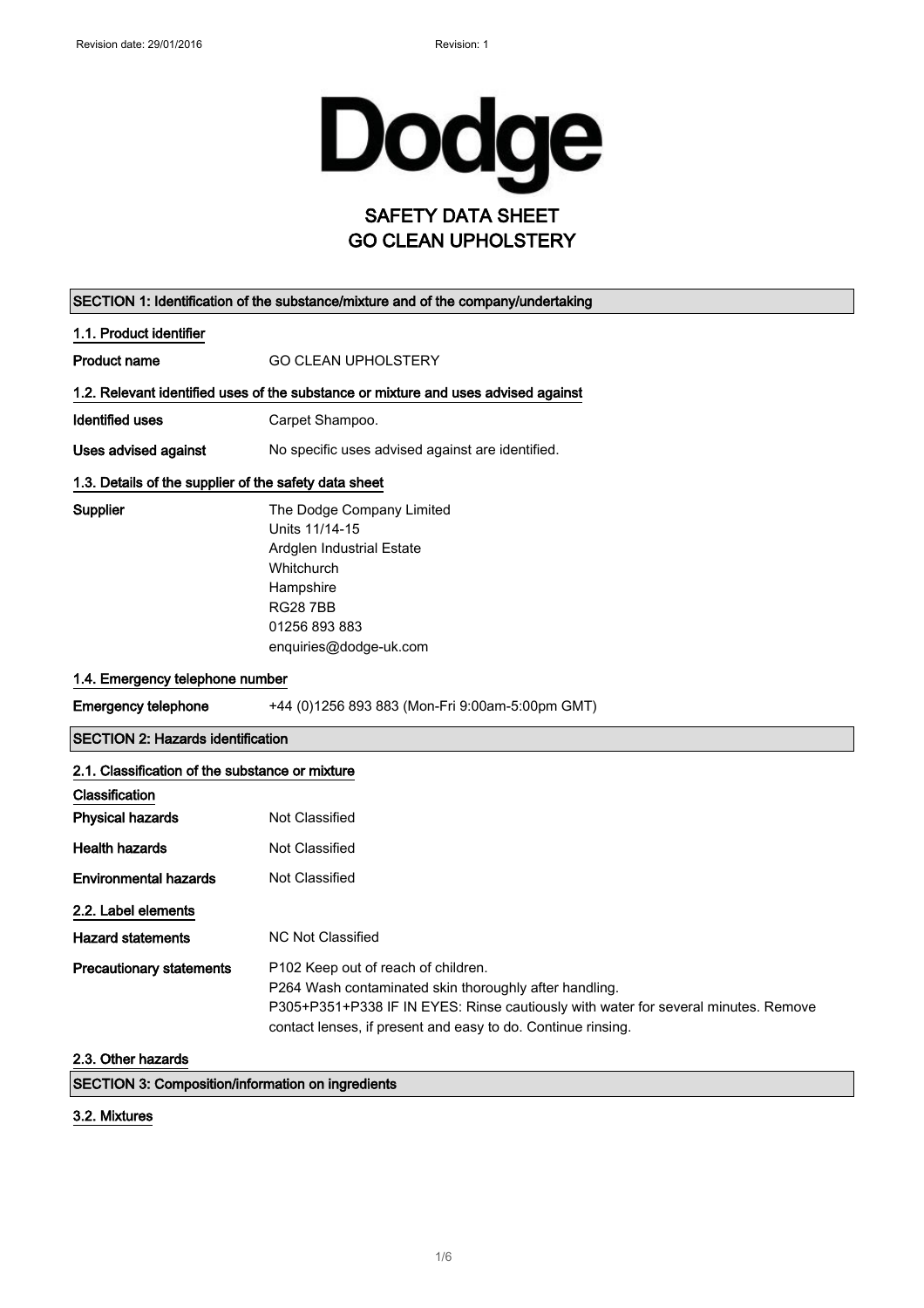| alcohol ethoxylate C9-11<br>CAS number: 68439-46-3                                 | $1 - 5%$<br>EC number: 614-482-0                                                                                                                                                  |  |  |  |
|------------------------------------------------------------------------------------|-----------------------------------------------------------------------------------------------------------------------------------------------------------------------------------|--|--|--|
|                                                                                    |                                                                                                                                                                                   |  |  |  |
| Classification                                                                     | Classification (67/548/EEC or 1999/45/EC)                                                                                                                                         |  |  |  |
| Acute Tox. 4 - H302<br>Eye Dam. 1 - H318                                           | Xn; R22. Xi; R41                                                                                                                                                                  |  |  |  |
|                                                                                    |                                                                                                                                                                                   |  |  |  |
| The Full Text for all R-Phrases and Hazard Statements are Displayed in Section 16. |                                                                                                                                                                                   |  |  |  |
| <b>SECTION 4: First aid measures</b>                                               |                                                                                                                                                                                   |  |  |  |
| 4.1. Description of first aid measures<br><b>General information</b>               | If in doubt, get medical attention promptly.                                                                                                                                      |  |  |  |
| Inhalation                                                                         | No specific recommendations.                                                                                                                                                      |  |  |  |
|                                                                                    |                                                                                                                                                                                   |  |  |  |
| Ingestion                                                                          | No specific recommendations.                                                                                                                                                      |  |  |  |
| <b>Skin contact</b>                                                                | No specific recommendations.                                                                                                                                                      |  |  |  |
| Eye contact                                                                        | Rinse with water.                                                                                                                                                                 |  |  |  |
|                                                                                    | 4.2. Most important symptoms and effects, both acute and delayed                                                                                                                  |  |  |  |
| <b>General information</b>                                                         | Treat symptomatically.                                                                                                                                                            |  |  |  |
| Inhalation                                                                         | No significant hazard at normal ambient temperatures.                                                                                                                             |  |  |  |
| Ingestion                                                                          | No harmful effects expected from quantities likely to be ingested by accident.                                                                                                    |  |  |  |
| <b>Skin contact</b>                                                                | No significant hazard at normal ambient temperatures.                                                                                                                             |  |  |  |
| Eye contact                                                                        | No significant hazard at normal ambient temperatures.                                                                                                                             |  |  |  |
|                                                                                    | 4.3. Indication of any immediate medical attention and special treatment needed                                                                                                   |  |  |  |
| Notes for the doctor                                                               | Treat symptomatically.                                                                                                                                                            |  |  |  |
| <b>Specific treatments</b>                                                         | Not applicable.                                                                                                                                                                   |  |  |  |
| <b>SECTION 5: Firefighting measures</b>                                            |                                                                                                                                                                                   |  |  |  |
| 5.1. Extinguishing media                                                           |                                                                                                                                                                                   |  |  |  |
| Suitable extinguishing media                                                       | The product is not flammable. Use fire-extinguishing media suitable for the surrounding fire.                                                                                     |  |  |  |
| Unsuitable extinguishing                                                           | Not applicable.                                                                                                                                                                   |  |  |  |
| media                                                                              |                                                                                                                                                                                   |  |  |  |
| 5.2. Special hazards arising from the substance or mixture                         |                                                                                                                                                                                   |  |  |  |
| Specific hazards                                                                   | The product is non-combustible. None known.                                                                                                                                       |  |  |  |
| <b>Hazardous combustion</b><br>products                                            | None known.                                                                                                                                                                       |  |  |  |
| 5.3. Advice for firefighters                                                       |                                                                                                                                                                                   |  |  |  |
| Protective actions during<br>firefighting                                          | Avoid breathing fire gases or vapours.                                                                                                                                            |  |  |  |
| Special protective equipment<br>for firefighters                                   | Firefighter's clothing conforming to European standard EN469 (including helmets, protective<br>boots and gloves) will provide a basic level of protection for chemical incidents. |  |  |  |

SECTION 6: Accidental release measures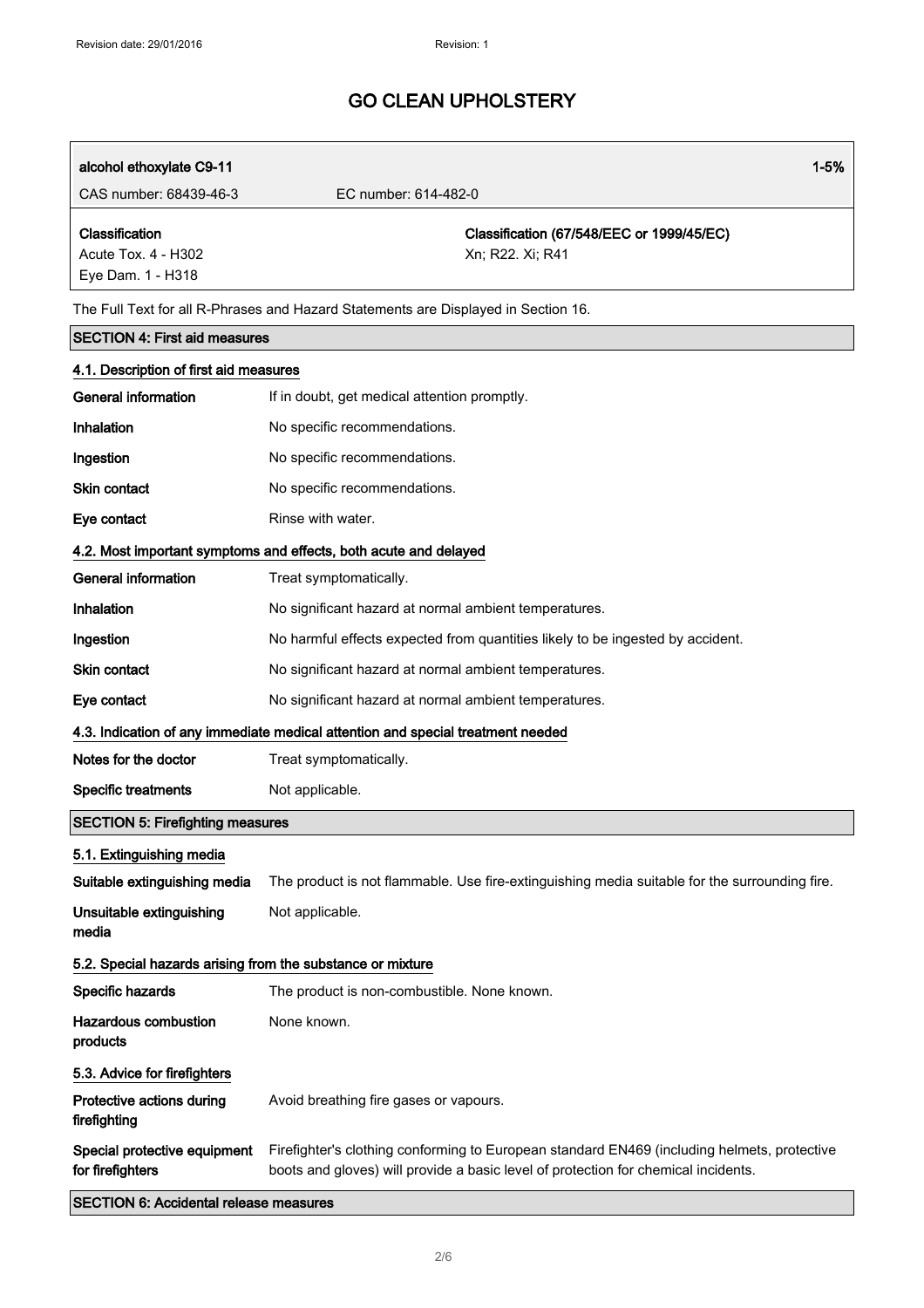|                                                            | 6.1. Personal precautions, protective equipment and emergency procedures                                                                                                                                                   |  |  |  |
|------------------------------------------------------------|----------------------------------------------------------------------------------------------------------------------------------------------------------------------------------------------------------------------------|--|--|--|
| <b>Personal precautions</b>                                | Avoid contact with eyes and prolonged skin contact.                                                                                                                                                                        |  |  |  |
| 6.2. Environmental precautions                             |                                                                                                                                                                                                                            |  |  |  |
| <b>Environmental precautions</b>                           | No negative effects on the aquatic environment are known. Not regarded as dangerous for the<br>environment.                                                                                                                |  |  |  |
| 6.3. Methods and material for containment and cleaning up  |                                                                                                                                                                                                                            |  |  |  |
| Methods for cleaning up                                    | Clear up spills immediately and dispose of waste safely.                                                                                                                                                                   |  |  |  |
| 6.4. Reference to other sections                           |                                                                                                                                                                                                                            |  |  |  |
| Reference to other sections                                | For personal protection, see Section 8. For waste disposal, see Section 13.                                                                                                                                                |  |  |  |
| <b>SECTION 7: Handling and storage</b>                     |                                                                                                                                                                                                                            |  |  |  |
| 7.1. Precautions for safe handling                         |                                                                                                                                                                                                                            |  |  |  |
| Usage precautions                                          | Avoid contact with eyes and prolonged skin contact.                                                                                                                                                                        |  |  |  |
| Advice on general<br>occupational hygiene                  | Clean equipment and the work area every day. Wash hands and any other contaminated<br>areas of the body with soap and water before leaving the work site. Wash contaminated<br>clothing before reuse.                      |  |  |  |
|                                                            | 7.2. Conditions for safe storage, including any incompatibilities                                                                                                                                                          |  |  |  |
| <b>Storage precautions</b>                                 | Keep only in the original container. Keep container tightly closed in a cool place.                                                                                                                                        |  |  |  |
| 7.3. Specific end use(s)                                   |                                                                                                                                                                                                                            |  |  |  |
| Specific end use(s)                                        | The identified uses for this product are detailed in Section 1.2.                                                                                                                                                          |  |  |  |
| <b>SECTION 8: Exposure Controls/personal protection</b>    |                                                                                                                                                                                                                            |  |  |  |
| 8.1. Control parameters                                    |                                                                                                                                                                                                                            |  |  |  |
| 8.2. Exposure controls                                     |                                                                                                                                                                                                                            |  |  |  |
| Appropriate engineering<br>controls                        | Avoid inhalation of vapours and spray/mists. Observe any occupational exposure limits for the<br>product or ingredients.                                                                                                   |  |  |  |
| Eye/face protection                                        | Contact lenses should not be worn when working with this chemical.                                                                                                                                                         |  |  |  |
| Hand protection                                            | Hand protection not required.                                                                                                                                                                                              |  |  |  |
| Hygiene measures                                           | Good personal hygiene procedures should be implemented. Do not eat, drink or smoke when<br>using this product. Wash promptly with soap and water if skin becomes contaminated. Wash<br>contaminated clothing before reuse. |  |  |  |
| <b>Respiratory protection</b>                              | No specific recommendations.                                                                                                                                                                                               |  |  |  |
| <b>Environmental exposure</b><br>controls                  | Keep container tightly sealed when not in use.                                                                                                                                                                             |  |  |  |
| <b>SECTION 9: Physical and Chemical Properties</b>         |                                                                                                                                                                                                                            |  |  |  |
| 9.1. Information on basic physical and chemical properties |                                                                                                                                                                                                                            |  |  |  |
| Appearance                                                 |                                                                                                                                                                                                                            |  |  |  |
|                                                            | Liquid.                                                                                                                                                                                                                    |  |  |  |

| Odour | Fragrant.                       |
|-------|---------------------------------|
| pН    | pH (concentrated solution): 9.0 |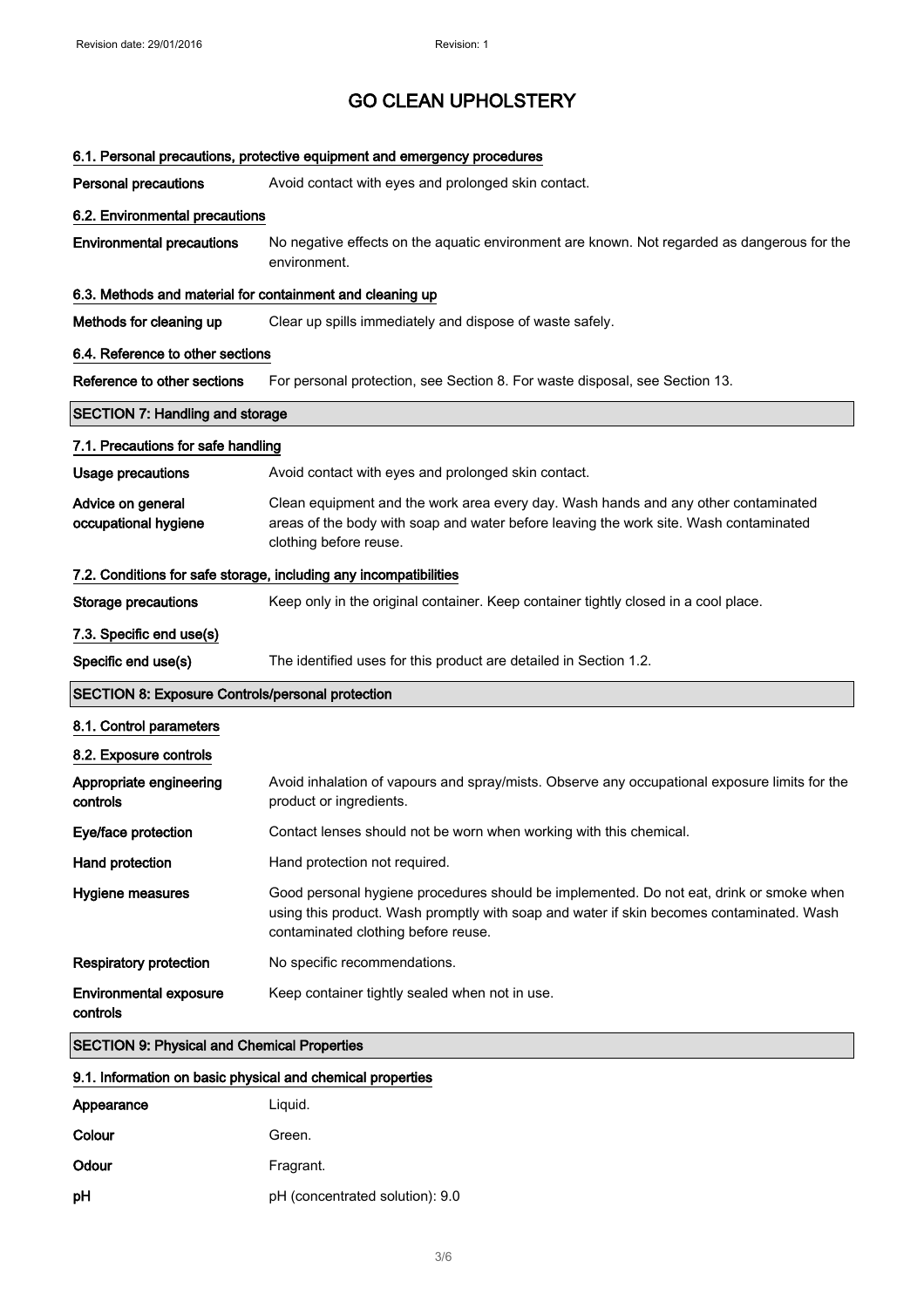| Initial boiling point and range                             | 100°C @ 760 mm Hg                                                       |
|-------------------------------------------------------------|-------------------------------------------------------------------------|
| <b>Relative density</b>                                     | 1.01                                                                    |
| Solubility(ies)                                             | Soluble in water.                                                       |
| <b>Viscosity</b>                                            | Thin                                                                    |
| 9.2. Other information                                      |                                                                         |
| <b>SECTION 10: Stability and reactivity</b>                 |                                                                         |
| 10.1. Reactivity                                            |                                                                         |
| Reactivity                                                  | There are no known reactivity hazards associated with this product.     |
| 10.2. Chemical stability                                    |                                                                         |
| <b>Stability</b>                                            | Stable at normal ambient temperatures and when used as recommended.     |
| 10.3. Possibility of hazardous reactions                    |                                                                         |
| Possibility of hazardous<br>reactions                       | None known.                                                             |
| 10.4. Conditions to avoid                                   |                                                                         |
| <b>Conditions to avoid</b>                                  | Avoid exposure to high temperatures or direct sunlight. Avoid freezing. |
| 10.5. Incompatible materials                                |                                                                         |
| Materials to avoid                                          | Strong oxidising agents. Strong reducing agents.                        |
| 10.6. Hazardous decomposition products                      |                                                                         |
| Hazardous decomposition<br>products                         | May emit toxic fumes under fire conditions.                             |
| <b>SECTION 11: Toxicological information</b>                |                                                                         |
| 11.1. Information on toxicological effects                  |                                                                         |
| Acute toxicity - oral<br>ATE oral (mg/kg)                   | 33,333.33                                                               |
| Inhalation                                                  | Vapours may irritate throat/respiratory system.                         |
| Ingestion                                                   | May cause discomfort if swallowed.                                      |
| Skin contact                                                | Prolonged skin contact may cause redness and irritation.                |
| Eye contact                                                 | May cause irritation.                                                   |
| <b>SECTION 12: Ecological Information</b>                   |                                                                         |
| Ecotoxicity                                                 | The product is not expected to be hazardous to the environment.         |
| 12.1. Toxicity                                              |                                                                         |
| <b>Toxicity</b>                                             | Not applicable.                                                         |
| 12.2. Persistence and degradability                         |                                                                         |
| Persistence and degradability The product is biodegradable. |                                                                         |
| 12.3. Bioaccumulative potential                             |                                                                         |
|                                                             | The product is not bioaccumulating.                                     |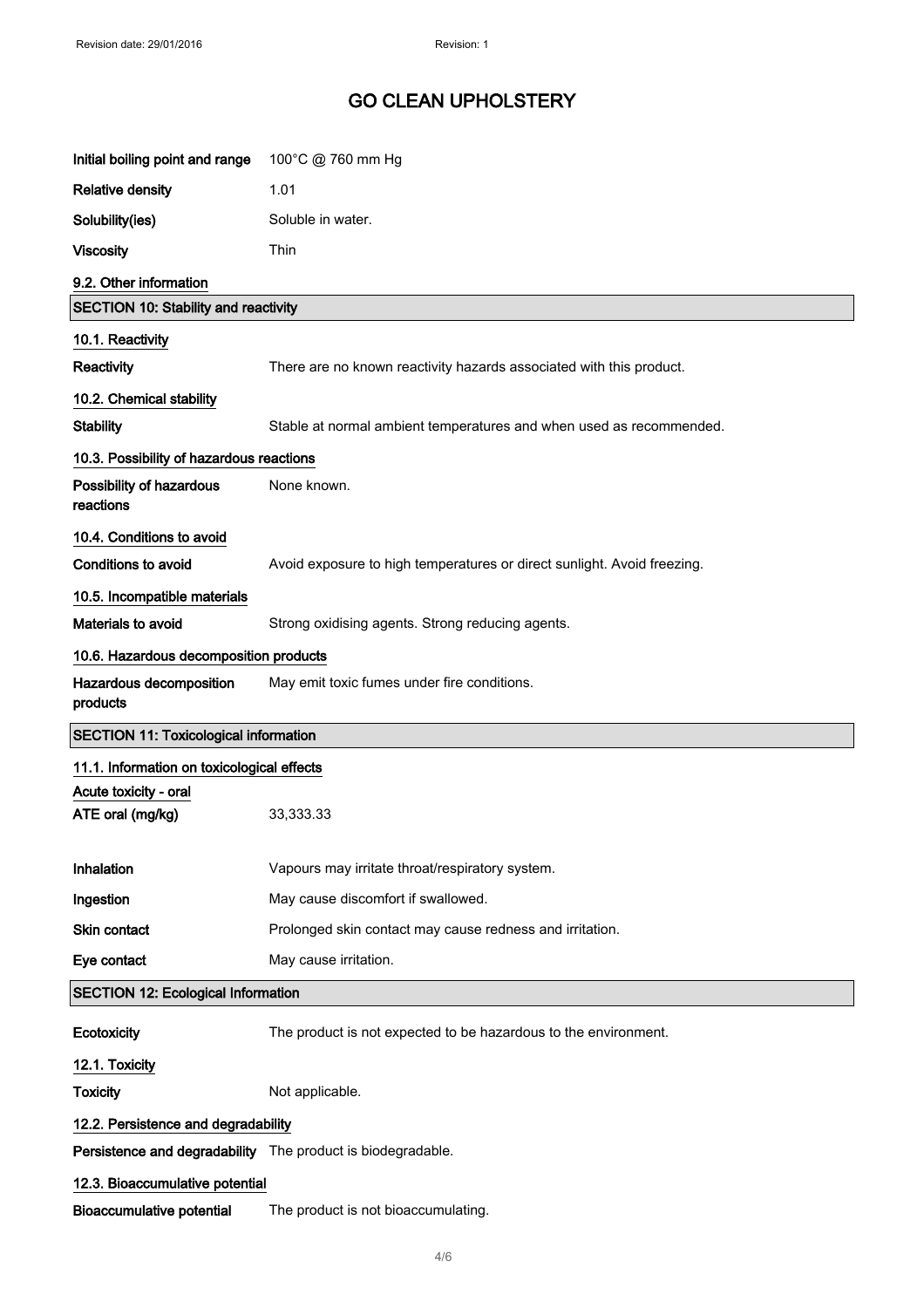## 12.4. Mobility in soil

Mobility **Mobility** The product is soluble in water.

### 12.5. Results of PBT and vPvB assessment

#### 12.6. Other adverse effects

Other adverse effects None known.

### SECTION 13: Disposal considerations

#### 13.1. Waste treatment methods

General information **Dispose of waste product or used containers in accordance with local requlations** 

#### SECTION 14: Transport information

General The product is not covered by international regulations on the transport of dangerous goods (IMDG, IATA, ADR/RID).

### 14.1. UN number

Not applicable.

## 14.2. UN proper shipping name

Not applicable.

### 14.3. Transport hazard class(es)

No transport warning sign required.

### 14.4. Packing group

Not applicable.

### 14.5. Environmental hazards

Environmentally hazardous substance/marine pollutant No.

### 14.6. Special precautions for user

Not applicable.

### 14.7. Transport in bulk according to Annex II of MARPOL73/78 and the IBC Code

Transport in bulk according to Not applicable. Annex II of MARPOL 73/78 and the IBC Code

## SECTION 15: Regulatory information

#### 15.1. Safety, health and environmental regulations/legislation specific for the substance or mixture

EU legislation Regulation (EC) No 1272/2008 of the European Parliament and of the Council of 16 December 2008 on classification, labelling and packaging of substances and mixtures (as amended). Regulation (EC) No 1907/2006 of the European Parliament and of the Council of 18 December 2006 concerning the Registration, Evaluation, Authorisation and Restriction of Chemicals (REACH) (as amended).

### 15.2. Chemical safety assessment

No chemical safety assessment has been carried out.

#### SECTION 16: Other information